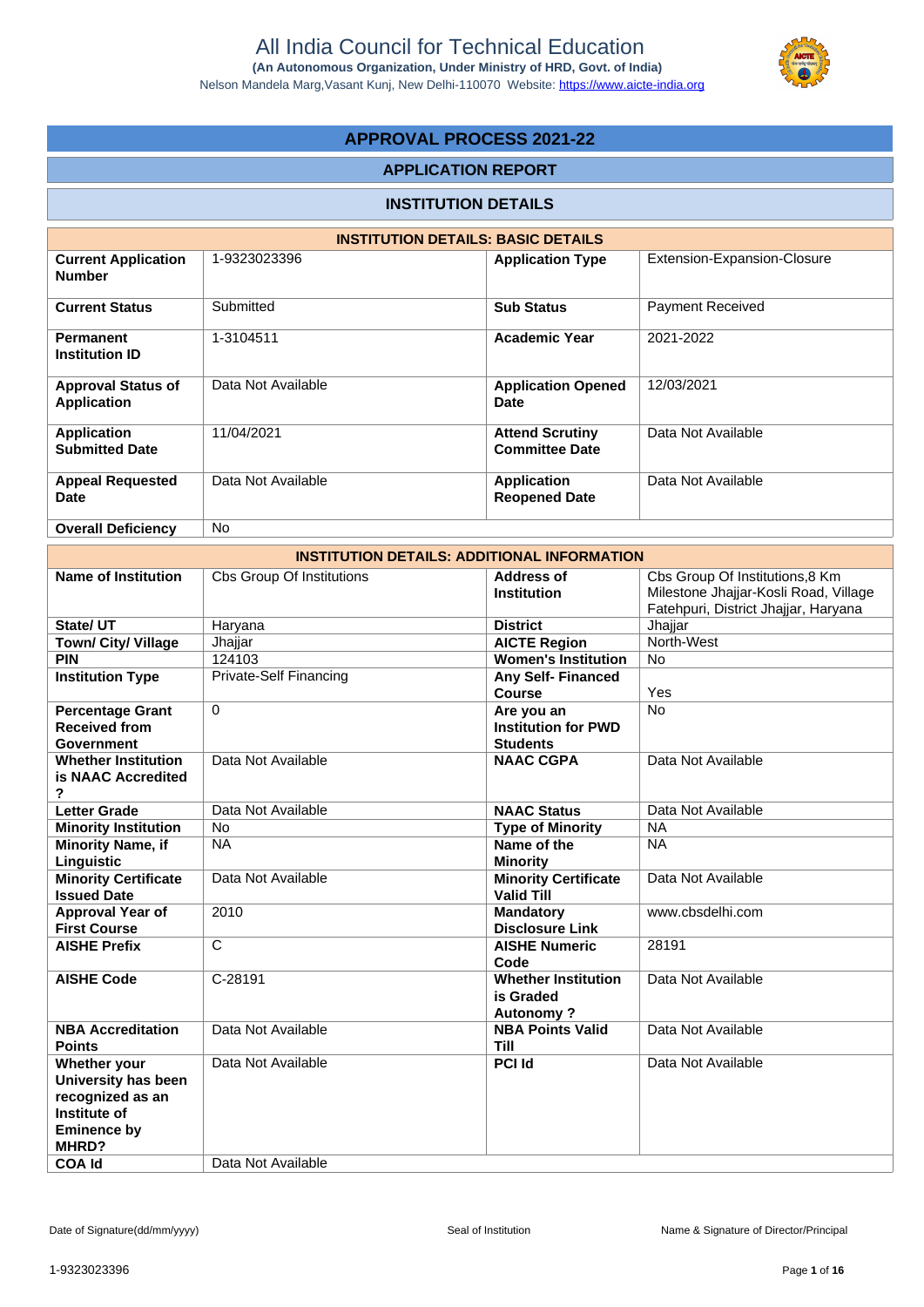|                                                | <b>HOI &amp; Faculty Members</b>      |                                            |                |
|------------------------------------------------|---------------------------------------|--------------------------------------------|----------------|
|                                                | <b>PRINCIPAL / DIRECTOR</b>           |                                            |                |
|                                                | <b>PERSONAL DETAILS</b>               |                                            |                |
| <b>Surname/Family name</b>                     | Yadav                                 | <b>First Name</b>                          | Rajeev         |
| <b>Father's Name</b>                           | Sh. Balram Singh Yadav                | <b>Mother's Name</b>                       | Sita Yadav     |
| Date of Birth                                  | 12/06/1976                            | <b>Mobile Number</b>                       | 8168888035     |
| STD code                                       | 1251                                  | <b>Land Phone Number</b>                   | 8053111666     |
| <b>Email</b>                                   | DIRECTOR@CBSCOLLEGES.C<br><b>OM</b>   | <b>PAN</b>                                 | ABAPY7889A     |
|                                                | <b>EDUCATIONAL DETAILS</b>            |                                            |                |
| <b>Doctorate Degree</b>                        | Yes                                   | <b>Master's Degree</b>                     | M.TECH. - CSE  |
| <b>Bachelor's Degree</b>                       | <b>COMPUTER</b>                       | <b>Other Qualifications</b>                | B.TECH.        |
| <b>International Certification (If</b><br>Any) | <b>NA</b>                             | <b>Field of Specialization</b>             | <b>CSE</b>     |
|                                                | <b>DETAILS RELATED TO PROFFESSION</b> |                                            |                |
| Date of joining the Institution                | 01/06/2019                            | <b>Appointment Type</b>                    | Regular        |
| <b>Exact Designation</b>                       | Director                              |                                            |                |
|                                                | <b>WORK EXPERIENCE DETAILS</b>        |                                            |                |
| <b>Teaching Experience (Years)</b>             | 18                                    | <b>Research Experience (Years)</b>         | $\overline{2}$ |
| <b>Industry Experience (Years)</b>             | $\Omega$                              |                                            |                |
|                                                | <b>OTHER DETAILS</b>                  |                                            |                |
| <b>Research Projects Guided - UG</b>           | $\mathbf{1}$                          | <b>Research Projects Guided -</b><br>PG    | 12             |
| <b>Research Projects Guided -</b><br>PhD       | $\overline{2}$                        | <b>Number of Books Published</b>           | 4              |
| <b>Papers Published - National</b>             | 45                                    | Papers Published -<br><b>International</b> | 11             |
|                                                | <b>FACULTY NORMS AND PAY SCALE</b>    |                                            |                |

| <b>FAUULIT NURMS AND PAT SUALE</b>                                                   |     |
|--------------------------------------------------------------------------------------|-----|
| Are all Approved teaching Faculty Members being paid as per present AICTE pay scale? | Yes |
| Are all the teaching Faculty Members, as per AICTE/UGC Norms?                        | Yes |
| List of Faculty Members and data uploaded on the institution's web portal.           | Yes |

|         |              |                                  |                                      |              |       |            |               |                   | <b>FACULTY MEMBERS LIST</b><br>Details available as on AICTE Web Portal |                         |             |                    |                      |                         |              |                 |                                                   |               |
|---------|--------------|----------------------------------|--------------------------------------|--------------|-------|------------|---------------|-------------------|-------------------------------------------------------------------------|-------------------------|-------------|--------------------|----------------------|-------------------------|--------------|-----------------|---------------------------------------------------|---------------|
| Sr. No. | Faculty ID   | Programme                        | Course                               | Faculty Type | FT/PT | First Name | Surname       | Exact Designation | Date of Joining the<br>Institution                                      | <b>Appointment Type</b> | Doctorate   | Degree<br>Master's | Degree<br>Bachelor's | Qualifications<br>Other | Aadhar Card  | <b>PAN Card</b> | the Last Financial Year<br>Total Gross Salary for | Pay Scale     |
|         | 1-2949842063 | AND<br>ENGINEERING<br>TECHNOLOGY | <b>MECHANICAL</b><br>ENGINEERING     |              | 는     | $\cdot$    | <b>DEEPAK</b> | ASST PROFESSOR    | 15/02/2016                                                              | Regular                 | $\tilde{z}$ | M.TECH.            | B.TECH               |                         | 891366108846 | BFYPD4121D      | 264000                                            | Vth Pay scale |
| $\sim$  | 1-2957444030 | AND<br>ENGINEERING<br>TECHNOLOGY | య<br>COMPUTER SCIENCE<br>ENGINEERING |              | ᄂ     |            | PROMILA       | ASST PROFESSOR    | 15/02/2016                                                              | Regular                 | ş           | M.TECH.            | B.TECH.              |                         | 921399462742 | BFNPP9606Q      | 264000                                            | Vth Pay scale |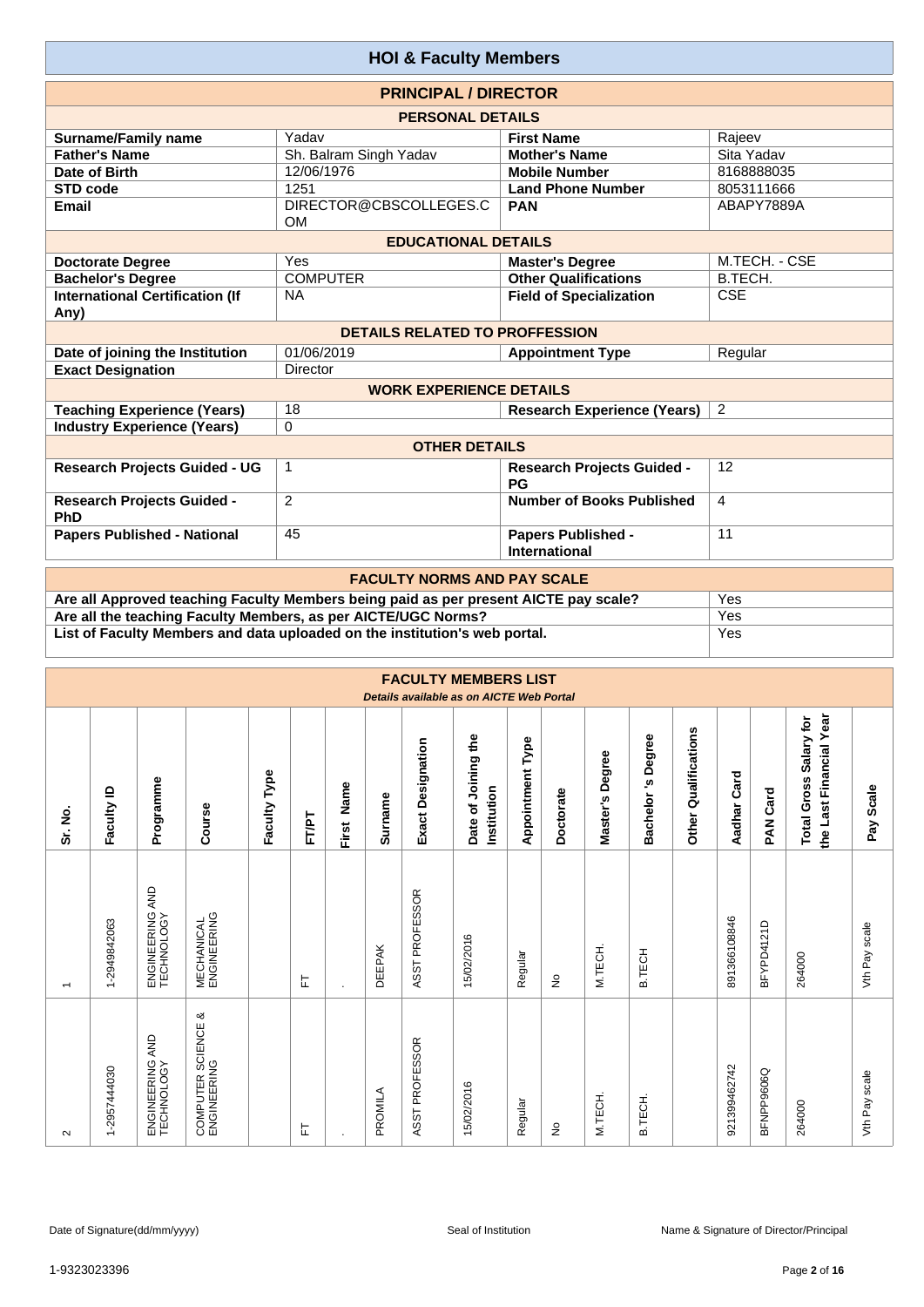| $\sigma$                                             | $\infty$                            | $\overline{\phantom{a}}$   | $\mathbf  \omega$                      | 5                          | 4                             | $\infty$                          |
|------------------------------------------------------|-------------------------------------|----------------------------|----------------------------------------|----------------------------|-------------------------------|-----------------------------------|
| 1-3391384461                                         | 1-3358964983                        | 1-3358796734               | 1-3358545963                           | 1-3356872295               | 1-2988498371                  | 1-2957537451                      |
| ENGINEERING AND<br>TECHNOLOGY                        | ENGINEERING AND<br>TECHNOLOGY       | MANAGEMENT                 | MCA                                    | MANAGEMENT                 | ENGINEERING AND<br>TECHNOLOGY | ENGINEERING AND<br>TECHNOLOGY     |
| CIVIL ENGINEERING<br>(TRANSPORTATION<br>ENGINEERING) | COMPUTER SCIENCE<br>AND ENGINEERING | MBA                        | MASTERS IN<br>COMPUTER<br>APPLICATIONS | MBA                        | FIRST YEAR/OTHER              | COMPUTER SCIENCE &<br>ENGINEERING |
|                                                      |                                     |                            |                                        |                            |                               |                                   |
| 匸                                                    | 눈                                   | 뉸                          | 匸                                      | 눈                          | 는                             | 匸                                 |
| APOORV                                               | <b>NISHA</b>                        | SATISH                     | <b>MUKESH</b>                          | $\ddot{\phantom{0}}$       | <b>ILOAN</b>                  | YATAN                             |
| NAIN                                                 | AHLAWAT                             | <b>KUMAR</b>               | <b>GUPTA</b>                           | POOJA                      | AHLAWAT                       | <b>DAHIYA</b>                     |
| ASST PROFESSOR                                       | ASST PROFESSOR                      | ASST PROFESSOR             | ASST PROFESSOR                         | ASST PROFESSOR             | ASST PROFESSOR                | ASST PROFESSOR                    |
| 26/08/2016                                           | 16/08/2016                          | 16/08/2016                 | 16/08/2016                             | 16/08/2016                 | 15/02/2016                    | 15/02/2016                        |
| Regular                                              | Regular                             | Regular                    | Regular                                | Regular                    | Regular                       | Regular                           |
| $\frac{\circ}{\sim}$                                 | ş                                   | $\stackrel{\mathtt{o}}{z}$ | $\hat{\mathsf{z}}$                     | $\stackrel{\circ}{\simeq}$ | $\stackrel{\mathtt{o}}{z}$    | $\frac{\circ}{\sim}$              |
| M.TECH                                               | M.TECH                              | MBA                        | MCA                                    | MBA                        | M.SC.                         | M.TECH.                           |
| <b>B.TECH</b>                                        | <b>B.TECH</b>                       | B.A                        | BCA                                    | BBA                        | <b>B.SC</b>                   | B.TECH.                           |
|                                                      |                                     | M.SC COMPUTER              |                                        |                            | M.PHIL, B.ED.                 |                                   |
| 750464032734                                         | 576467063342                        | 370437983637               | 599638062249                           | 240050243914               | 893776016247                  | 225949129755                      |
| ANMPN6892N                                           | BUPPA7300D                          | BBGPK4902B                 | BDKPG6611D                             | DGUPP2327A                 | AQCPB3416D                    | CHSPD6932P                        |
| $\circ$                                              | $\circ$                             | $\circ$                    | $\circ$                                | $\circ$                    | 264000                        | 264000                            |
| Vth Pay scale                                        | Vith Pay Scale                      | Scale<br>Vith Pay          | Vith Pay Scale                         | Vth Pay scale              | Vth Pay scale                 | Vth Pay scale                     |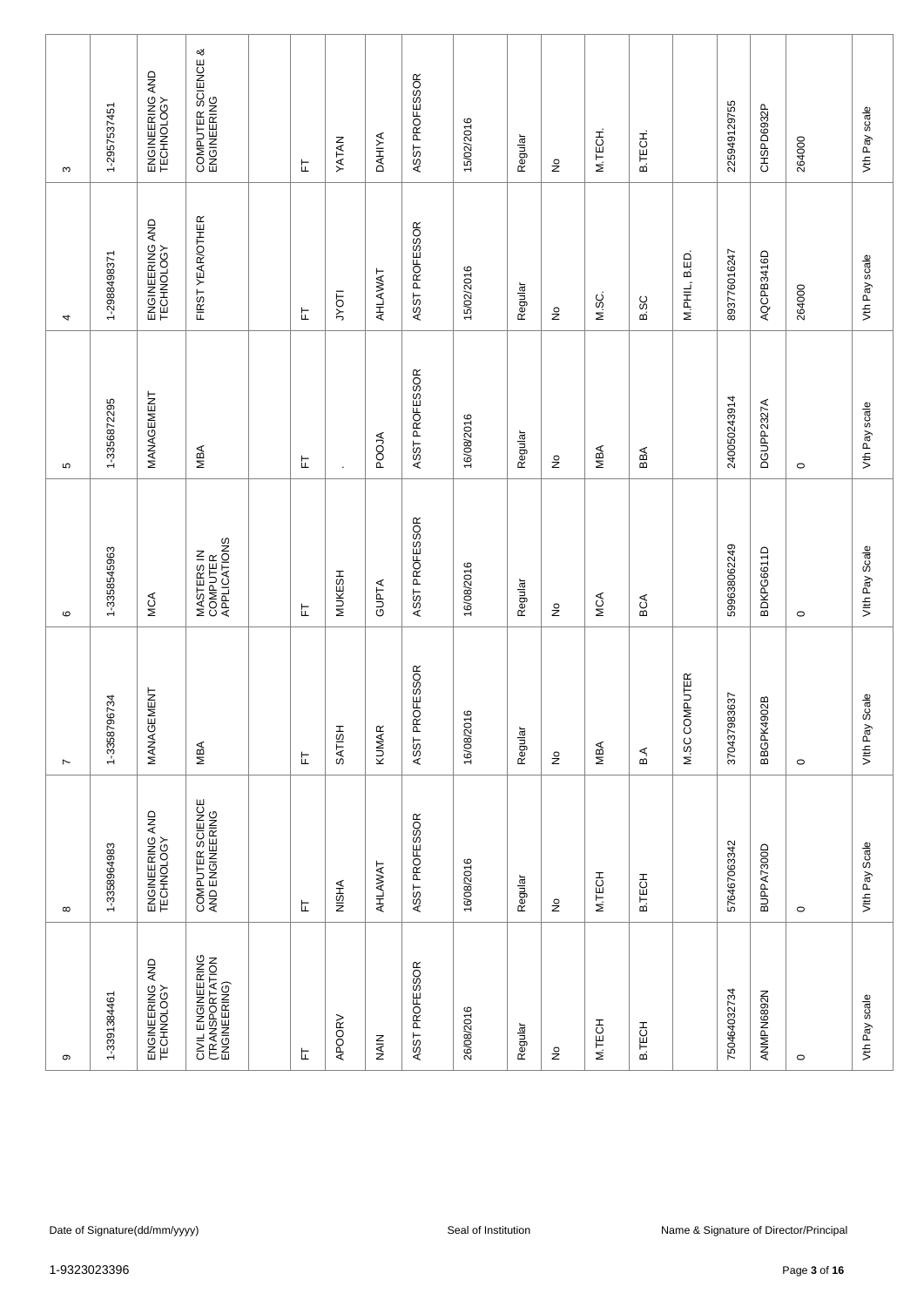| $\frac{6}{5}$                                        | 15                                               | $\dot{z}$                                        | 13                                  | $\frac{1}{2}$                       | $\overline{1}$                                | $\tilde{c}$                        |
|------------------------------------------------------|--------------------------------------------------|--------------------------------------------------|-------------------------------------|-------------------------------------|-----------------------------------------------|------------------------------------|
| 1-3748873140                                         | 1-3743724238                                     | 1-3743655326                                     | 1-3596002762                        | 1-3595998122                        | 1-3595761479                                  | 1-3592813815                       |
| ENGINEERING AND<br>TECHNOLOGY                        | ENGINEERING AND<br>TECHNOLOGY                    | ENGINEERING AND<br>TECHNOLOGY                    | ENGINEERING AND<br>TECHNOLOGY       | ENGINEERING AND<br>TECHNOLOGY       | ENGINEERING AND<br>TECHNOLOGY                 | ENGINEERING AND<br>TECHNOLOGY      |
| CIVIL ENGINEERING<br>(TRANSPORTATION<br>ENGINEERING) | CIVIL ENGINEERING -<br>STRUCTURAL<br>ENGINEERING | CIVIL ENGINEERING -<br>STRUCTURAL<br>ENGINEERING | COMPUTER SCIENCE<br>AND ENGINEERING | COMPUTER SCIENCE<br>AND ENGINEERING | ELECTRONICS &<br>COMMUNICATION<br>ENGINEERING | SPORTS TECHNOLOGY                  |
|                                                      |                                                  |                                                  |                                     |                                     |                                               |                                    |
| 匸                                                    | 눈                                                | 눈                                                | 匸                                   | 눈                                   | 는                                             | 匸                                  |
| MINAKSHI                                             | <b>AJAY</b>                                      | AKSHAY                                           | SONIA                               |                                     |                                               | AMIT                               |
| SINGHAL                                              | KUNDU                                            | KUNAL                                            | SHARMA                              | <b>REKHA</b>                        | MRIDULA                                       | <b>MEHLA</b>                       |
| ASST PROFESSOR                                       | ASST PROFESSOR                                   | ASST PROFESSOR                                   | ASST PROFESSOR                      | ASST PROFESSOR                      | ASST PROFESSOR                                | ASST PROFESSOR                     |
| 14/11/2017                                           | 13/11/2017                                       | 06/11/2017                                       | 08/09/2017                          | 19/09/2017                          | 13/11/2017                                    | 01/09/2016                         |
| Regular                                              | Regular                                          | Regular                                          | Regular                             | Regular                             | Regular                                       | Regular                            |
| ş                                                    | ş                                                | ş                                                | ş                                   | $\hat{\mathsf{z}}$                  | $\stackrel{\mathtt{o}}{z}$                    | $\frac{\mathsf{O}}{\mathsf{E}}$    |
| M.TECH.                                              | M.TECH,                                          | M.TECH.                                          | M.TECH,                             | M.TECH                              | M.TECH.                                       | DPED                               |
| <b>B.TECH</b>                                        | B.TECH                                           | B.TECH                                           | B.TECH.                             | B.TECH.                             | B.TECH.                                       | ₹                                  |
|                                                      |                                                  |                                                  |                                     |                                     |                                               | CPED, SHORT NSNIS,<br>YOGA DIPLOMA |
| 770938283857                                         | 877746402059                                     | 567983124842                                     | 628032640630                        | 823615276837                        | 934572376781                                  | 280582999467                       |
| EMQPS3811F                                           | BSVPK5103J                                       | CZWPK4130L                                       | FALPS9556K                          | BXVPR7025M                          | EGEPM2898Q                                    | BNBPM1127M                         |
| $\circ$                                              | $\circ$                                          | $\circ$                                          | $\circ$                             | $\circ$                             | $\circ$                                       | $\circ$                            |
| Vith Pay Scale                                       | Vith Pay Scale                                   | Scale<br>Vith Pay                                | Vth Pay scale                       | Vth Pay scale                       | Vth Pay scale                                 | Consolidated                       |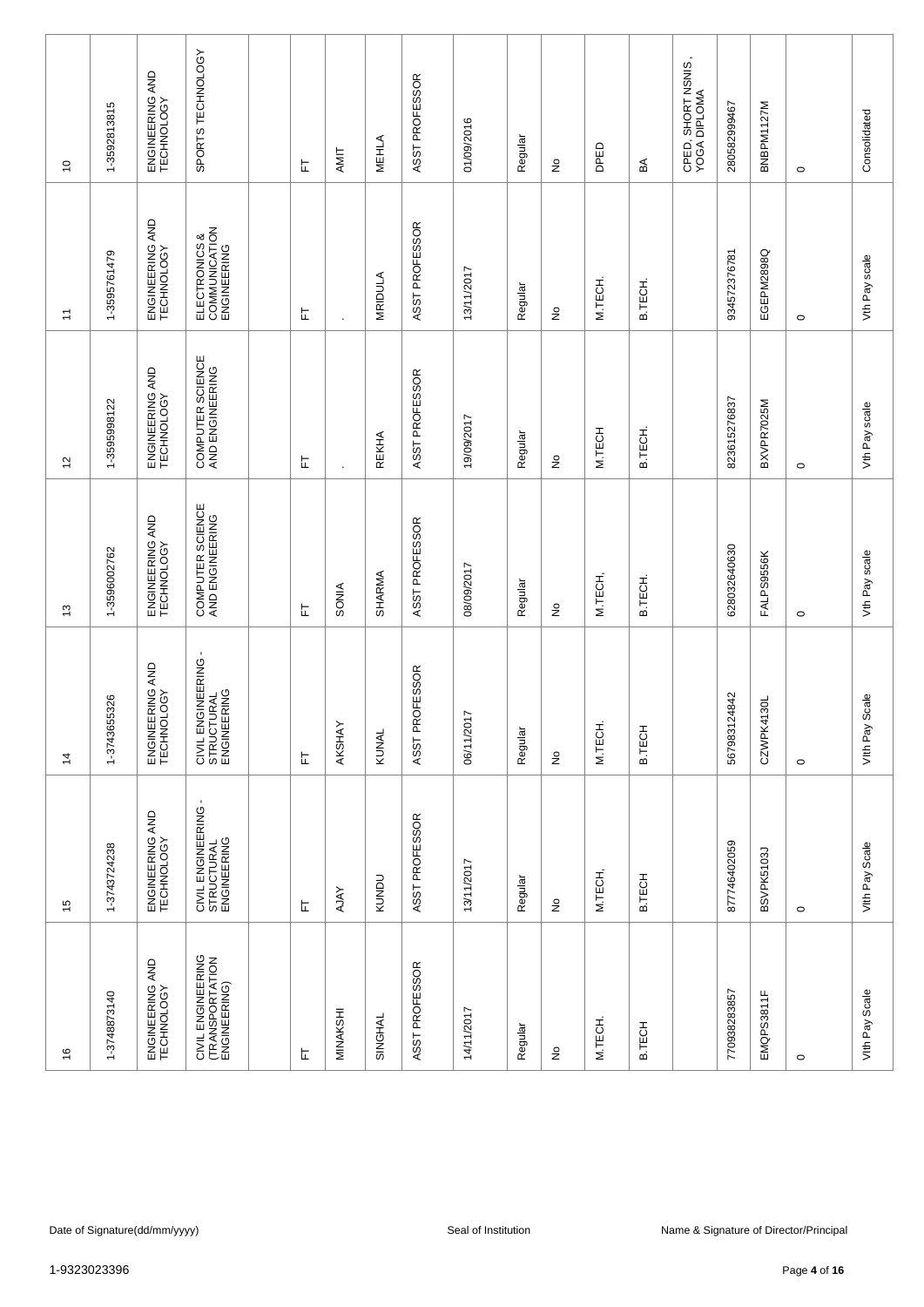| $23\,$                        | $22\,$                        | $\overline{\mathsf{S}}$                       | $\Omega$                         | $\overline{6}$                | $\overset{\circ}{\phantom{a}}$     | 17                   |
|-------------------------------|-------------------------------|-----------------------------------------------|----------------------------------|-------------------------------|------------------------------------|----------------------|
| 1-3760474605                  | 1-3760474576                  | 1-3760081023                                  | 1-3759954099                     | 1-3759727116                  | 1-3749728838                       | 1-3749519541         |
| ENGINEERING AND<br>TECHNOLOGY | ENGINEERING AND<br>TECHNOLOGY | ENGINEERING AND<br>TECHNOLOGY                 | ENGINEERING AND<br>TECHNOLOGY    | ENGINEERING AND<br>TECHNOLOGY | <b>MCA</b>                         | MANAGEMENT           |
| MACHINE DESIGN                | MACHINE DESIGN                | ELECTRONICS &<br>COMMUNICATION<br>ENGINEERING | <b>MECHANICAL</b><br>ENGINEERING | FIRST YEAR/OTHER              | MASTER OF COMPUTER<br>APPLICATIONS | MBA                  |
|                               |                               |                                               |                                  |                               |                                    |                      |
| 上                             | 上                             | 上                                             | 匸                                | 上                             | 岀                                  | 匸                    |
| PRATIK                        | RITESH                        | KUSUM                                         | LALIT                            |                               | GAGAN                              | SONAM                |
| VASHIST                       | ROHILLA                       | $\blacksquare$                                | BIBAN                            | VIKAS                         | <b>BATRA</b>                       | NEGI                 |
| ASST PROFESSOR                | ASST PROFESSOR                | ASST PROFESSOR                                | ASST PROFESSOR                   | ASST PROFESSOR                | ASST PROFESSOR                     | ASST PROFESSOR       |
| 13/11/2017                    | 13/11/2017                    | 13/11/2017                                    | 14/11/2017                       | 14/11/2017                    | 06/11/2017                         | 06/11/2017           |
| Regular                       | Regular                       | Regular                                       | Regular                          | Regular                       | Regular                            | Regular              |
| $\frac{\circ}{\sim}$          | $\frac{\circ}{\sim}$          | $\stackrel{\mathtt{o}}{z}$                    | $\frac{\mathsf{O}}{\mathsf{D}}$  | $\stackrel{\mathtt{o}}{z}$    | $\stackrel{\mathtt{o}}{z}$         | $\frac{\circ}{\sim}$ |
| M.TECH.                       | M.TECH                        | M.TECH.                                       | M.TECH                           | M.SC. PHY                     | MCA                                | <b>MBA</b>           |
| <b>B.TECH</b>                 | B.TECH                        | B.TECH                                        | <b>B.TECH</b>                    | B.SC                          | B.SC.                              | BBA                  |
|                               |                               |                                               |                                  |                               |                                    |                      |
| 435242659973                  | 496910742178                  | 284370828526                                  | 443576052166                     | 359920106034                  | 673127960982                       | 515382374802         |
| AJKPV7908F                    | BIPPR2998C                    | <b>BIFPK0550B</b>                             | AROPB9080E                       | BJAPV9940E                    | BSUPB6100M                         | ALYPN0413D           |
| $\circ$                       | $\circ$                       | $\circ$                                       | $\circ$                          | $\circ$                       | $\circ$                            | $\circ$              |
| Vith Pay Scale                | Vith Pay Scale                | Scale<br>Vith Pay:                            | Vith Pay Scale                   | Vith Pay Scale                | Vith Pay Scale                     | Vith Pay Scale       |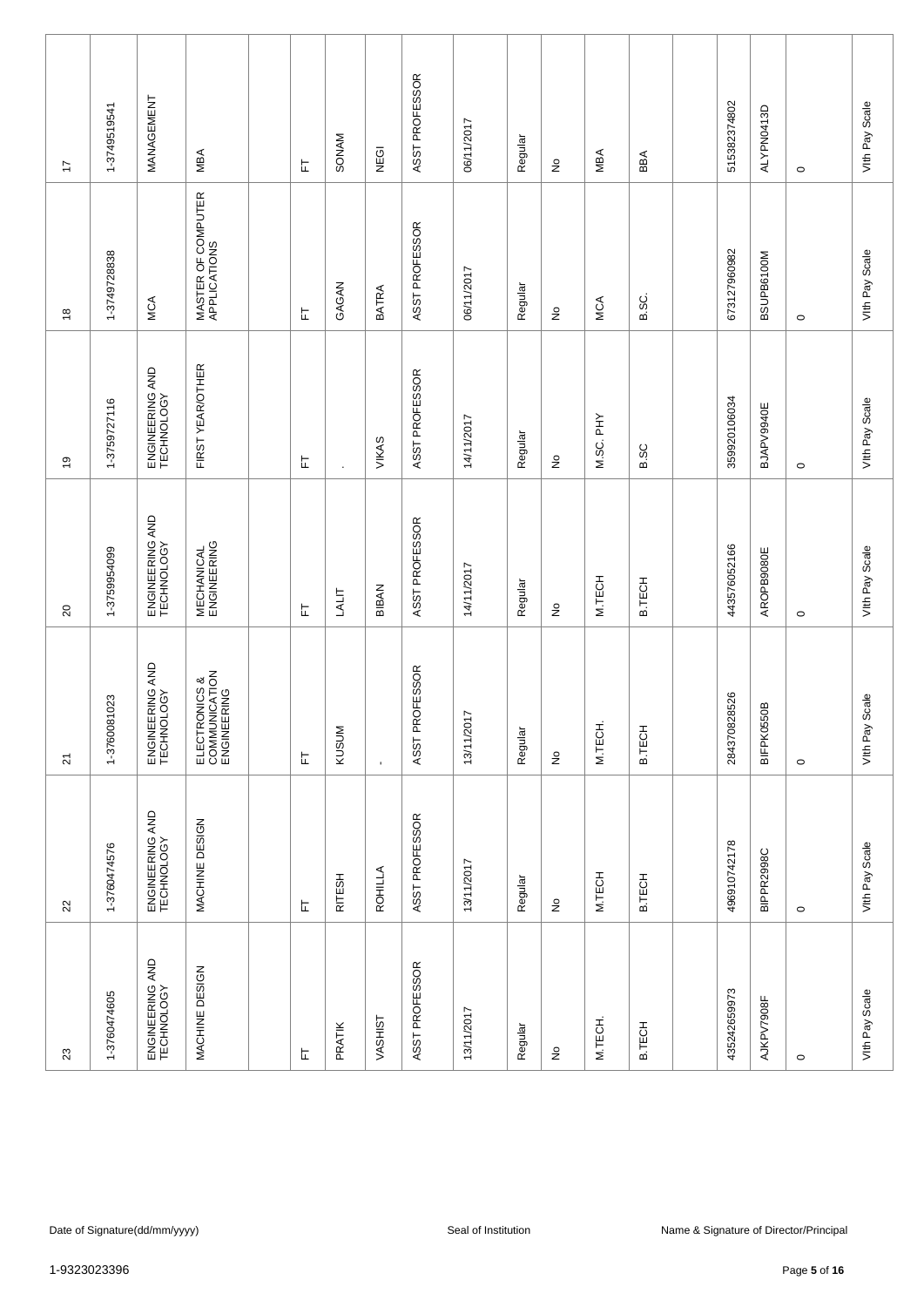| 80                            | 29                            | 28                            | 27                                 | 26                                | 25                                  | $^{24}$                       |
|-------------------------------|-------------------------------|-------------------------------|------------------------------------|-----------------------------------|-------------------------------------|-------------------------------|
| 1-3777787615                  | 1-3777363384                  | 1-3767570003                  | 1-3766506564                       | 1-3764379173                      | 1-3764162794                        | 1-3760676143                  |
| ENGINEERING AND<br>TECHNOLOGY | ENGINEERING AND<br>TECHNOLOGY | ENGINEERING AND<br>TECHNOLOGY | <b>MCA</b>                         | ENGINEERING AND<br>TECHNOLOGY     | ENGINEERING AND<br>TECHNOLOGY       | ENGINEERING AND<br>TECHNOLOGY |
| CIVIL ENGINEERING             | ELECTRICAL<br>ENGINEERING     | CIVIL ENGINEERING             | MASTER OF COMPUTER<br>APPLICATIONS | COMPUTER SCIENCE &<br>ENGINEERING | ELECTRONICS &<br>COMMUNICATION ENGG | FIRST YEAR/OTHER              |
|                               |                               |                               |                                    |                                   |                                     |                               |
| $\overline{\mathbb{L}}$       | 上                             | 岀                             | 匸                                  | 匸                                 | 눈                                   | 上                             |
| <b>KUMAR</b>                  | CHETAN                        | $\propto$<br>SHANKAF          | PRIYA                              | NITIKA                            | PREETI                              | NEELAM                        |
| <b>SHANU</b>                  | PRAVEER                       | LOHANI                        | <b>GUPTA</b>                       | RATHEE                            | <b>BAINI</b>                        | AHLAWAT                       |
| ASST PROFESSOR                | ASST PROFESSOR                | ASST PROFESSOR                | ASST PROFESSOR                     | ASST PROFESSOR                    | ASST PROFESSOR                      | ASST PROFESSOR                |
| 20/11/2017                    | 16/11/2017                    | 15/11/2017                    | 15/11/2017                         | 16/11/2017                        | 16/11/2017                          | 16/11/2017                    |
| Regular                       | Regular                       | Regular                       | Regular                            | Regular                           | Regular                             | Regular                       |
| $\frac{\circ}{\sim}$          | $\hat{\mathsf{z}}$            | $\stackrel{\mathtt{o}}{z}$    | ş                                  | ş                                 | $\stackrel{\mathtt{o}}{z}$          | $\frac{\circ}{\sim}$          |
| M.TECH                        | M.TECH                        | M.TECH                        | <b>MCA</b>                         | M.TECH                            | M.TECH.                             | MA ENG.                       |
| <b>B.TECH</b>                 | B.TECH                        | B.TECH                        | BCA                                | B.TECH                            | B.TECH                              | a≤                            |
| $\circ$                       |                               |                               |                                    |                                   |                                     |                               |
| 717091603481                  | 445825362491                  | 616489988177                  | 291734914772                       | 471377821323                      | 906380043962                        | 840867318968                  |
| FREPS7999E                    | CNZPP2825A                    | ADMPL8054G                    | ATYPG3679C                         | BNPPR1198R                        | ERDPS9475P                          | BCRPA6689M                    |
| $\circ$                       | $\circ$                       | $\circ$                       | $\circ$                            | $\circ$                           | $\circ$                             | $\circ$                       |
| Vith Pay Scale                | Vith Pay Scale                | Scale<br>Vith Pay:            | Vith Pay Scale                     | Vith Pay Scale                    | Vith Pay Scale                      | Vith Pay Scale                |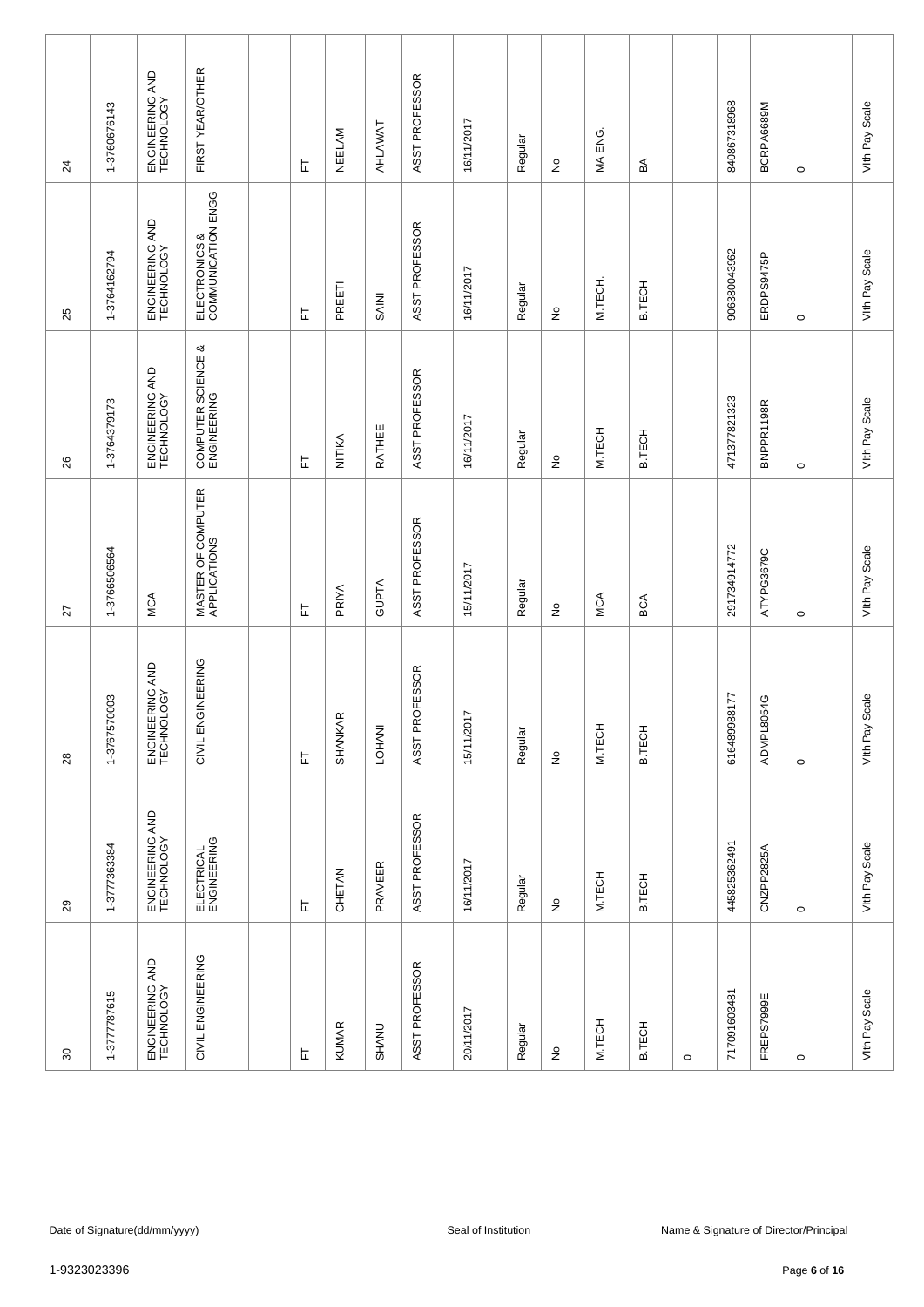| 22                            | 36                              | 35                                               | 34                                               | 33                            | 32                            | $\overline{\mathcal{E}}$      |
|-------------------------------|---------------------------------|--------------------------------------------------|--------------------------------------------------|-------------------------------|-------------------------------|-------------------------------|
| 1-4475849320                  | 1-4475849313                    | 1-4475849286                                     | 1-4475849269                                     | 1-4475849261                  | 1-4474608084                  | 1-3779059984                  |
| ENGINEERING AND<br>TECHNOLOGY | ENGINEERING AND<br>TECHNOLOGY   | ENGINEERING AND<br>TECHNOLOGY                    | ENGINEERING AND<br>TECHNOLOGY                    | ENGINEERING AND<br>TECHNOLOGY | ENGINEERING AND<br>TECHNOLOGY | ENGINEERING AND<br>TECHNOLOGY |
| CIVIL ENGINEERING             | CIVIL ENGINEERING               | CIVIL ENGINEERING -<br>STRUCTURAL<br>ENGINEERING | CIVIL ENGINEERING -<br>STRUCTURAL<br>ENGINEERING | CIVIL ENGINEERING             | CIVIL ENGINEERING             | FIRST YEAR/OTHER              |
|                               |                                 |                                                  |                                                  |                               |                               |                               |
| 匸                             | 匸                               | 눈                                                | 匸                                                | 匸                             | 눈                             | 匸                             |
|                               | <b>DHEERAJ</b>                  | ABHISHEK                                         | <b>TASWANT</b>                                   | SACHIN                        | <b>AJIT</b>                   | <b>SUMAN</b>                  |
| PANKAJ                        | <b>KUMAR</b>                    | <b>SHARMA</b>                                    | SINGH                                            | KAUSHIK                       | SINGH                         | KAUSHIK                       |
| ASST PROFESSOR                | ASST PROFESSOR                  | ASST PROFESSOR                                   | ASST PROFESSOR                                   | ASST PROFESSOR                | ASST PROFESSOR                | ASST PROFESSOR                |
| 01/08/2018                    | 01/08/2018                      | 01/08/2018                                       | 01/08/2018                                       | 01/08/2018                    | 01/08/2016                    | 20/11/2017                    |
| Regular                       | Regular                         | Regular                                          | Regular                                          | Regular                       | Regular                       | Regular                       |
| $\frac{\circ}{\sim}$          | $\frac{\mathsf{O}}{\mathsf{E}}$ | $\stackrel{\mathtt{o}}{z}$                       | $\frac{\mathsf{O}}{\mathsf{E}}$                  | $\stackrel{\circ}{\simeq}$    | $\stackrel{\circ}{\simeq}$    | $\frac{\circ}{\sim}$          |
| M.TECH                        | M.TECH                          | M.TECH                                           | M.TECH                                           | M.TECH.                       | M.TECH                        | MA ENGLISH                    |
| <b>B.TECH</b>                 | B.TECH                          | <b>B.TECH</b>                                    | <b>B.TECH</b>                                    | B.TECH.                       | B.TECH                        | ₹€                            |
|                               |                                 |                                                  |                                                  |                               |                               |                               |
| 340154228400                  | 775252150607                    | 241945031284                                     | 272541715536                                     | 902935084531                  | 881688283217                  | 711453672597                  |
| BFRPP4519J                    | ATBPD4902A                      | AZZPA5064G                                       | AWCPS5413K                                       | DRFPK6481Q                    | BJFPA8033C                    | AUGPK5377G                    |
| $\circ$                       | $\circ$                         | $\circ$                                          | $\circ$                                          | $\circ$                       | $\circ$                       | $\circ$                       |
| Vith Pay Scale                | Vith Pay Scale                  | Scale<br>Vith Pay                                | Vith Pay Scale                                   | Vith Pay Scale                | Vith Pay Scale                | Vith Pay Scale                |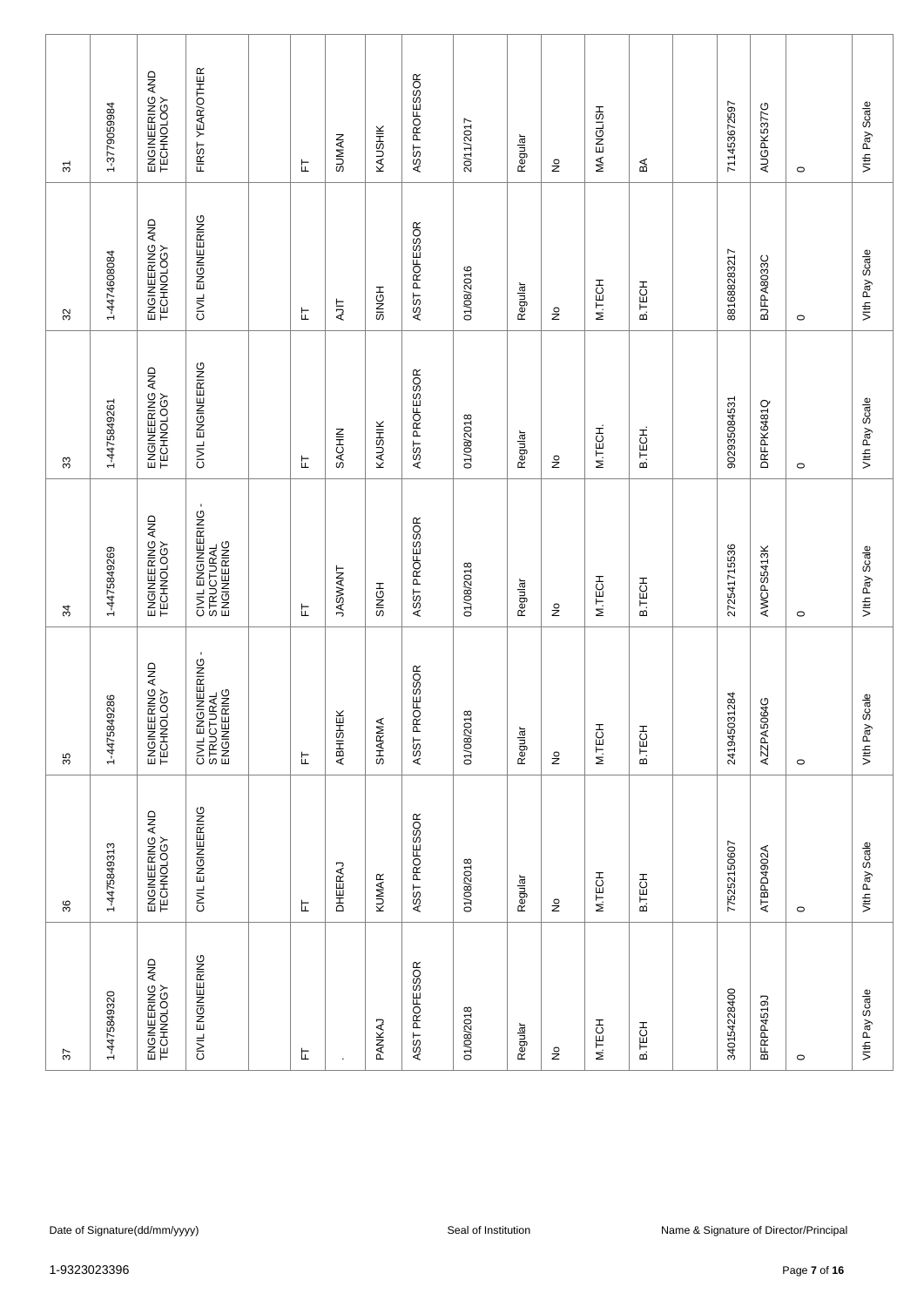| 38             | 1-4490041665 | ENGINEERING AND<br>TECHNOLOGY | CIVIL ENGINEERING                             | 눈 | $\ddot{\phantom{0}}$ | NITIN    | ASST PROFESSOR | 01/08/2018          | Regular | $\frac{\circ}{\sim}$                | M.TECH. | B.TECH.       |         | 775833766621 | BKKPN6013K | $\circ$                                                | Vith Pay Scale    |
|----------------|--------------|-------------------------------|-----------------------------------------------|---|----------------------|----------|----------------|---------------------|---------|-------------------------------------|---------|---------------|---------|--------------|------------|--------------------------------------------------------|-------------------|
| 39             | 1-4490066293 | MANAGEMENT                    | MBA                                           | 는 | VARSHA               | RANI     | ASST PROFESSOR | 01/08/2018          | Regular | $\stackrel{\mathtt{o}}{z}$          | MBA     | BBA           |         | 493007594690 | DKKPR5216L | $\circ$                                                | Vith Pay Scale    |
| $\overline{a}$ | 1-4638344470 | ENGINEERING AND<br>TECHNOLOGY | CIVIL ENGINEERING                             | 匸 | VISHAL               | PANCHAL  | ASST PROFESSOR | 01/08/2018          | Regular | $\stackrel{\mathtt{o}}{\mathsf{z}}$ | M.TECH  | <b>B.TECH</b> |         | 706553530137 | AYTPP8050E | $\circ$                                                | Vith Pay Scale    |
| $\frac{4}{3}$  | 1-4666476925 | ENGINEERING AND<br>TECHNOLOGY | FIRST YEAR/OTHER                              | 匸 | $\blacksquare$       | SWATI    | ASST PROFESSOR | 08/02/2018          | Regular | $\stackrel{\circ}{\simeq}$          | M.SC.   | <b>B.SC</b>   |         | 313751855897 | EMOPS0533Q | $\circ$                                                | Vith Pay Scale    |
| 42             | 1-4666721423 | ENGINEERING AND<br>TECHNOLOGY | ELECTRONICS &<br>COMMUNICATION<br>ENGINEERING | 匸 | $\propto$<br>PRAVEE  | CHANCHAL | ASST PROFESSOR | 01/08/2018          | Regular | $\stackrel{\mathtt{o}}{z}$          | M.TECH. | B.TECH        |         | 399221138606 | BBGPC4015B | $\circ$                                                | Scale<br>Vith Pay |
| 43             | 1-4720188264 | ENGINEERING AND<br>TECHNOLOGY | ELECTRICAL<br>ENGINEERING                     | 匸 | FAHEEM               | ASHRAF   | ASST PROFESSOR | 01/08/2018          | Regular | $\frac{\circ}{\sim}$                | M.TECH. | B.TECH.       | $\circ$ | 605557594728 | BKSPA9839G | $\circ$                                                | Vith Pay Scale    |
| $\frac{4}{3}$  | 1-4720486797 | ENGINEERING AND<br>TECHNOLOGY | ELECTRICAL<br>ENGINEERING                     | 匸 | PREETI               | DEVI     | ASST PROFESSOR | 01/08/2018          | Regular | $\frac{\circ}{\sim}$                | M.TECH. | B.TECH.       | $\circ$ | 471802374511 | CBBPD9123K | $\circ$                                                | Vith Pay Scale    |
|                |              |                               |                                               |   |                      |          |                |                     |         |                                     |         |               |         |              |            |                                                        |                   |
| 1-9323023396   |              | Date of Signature(dd/mm/yyyy) |                                               |   |                      |          |                | Seal of Institution |         |                                     |         |               |         |              |            | Name & Signature of Director/Principal<br>Page 8 of 16 |                   |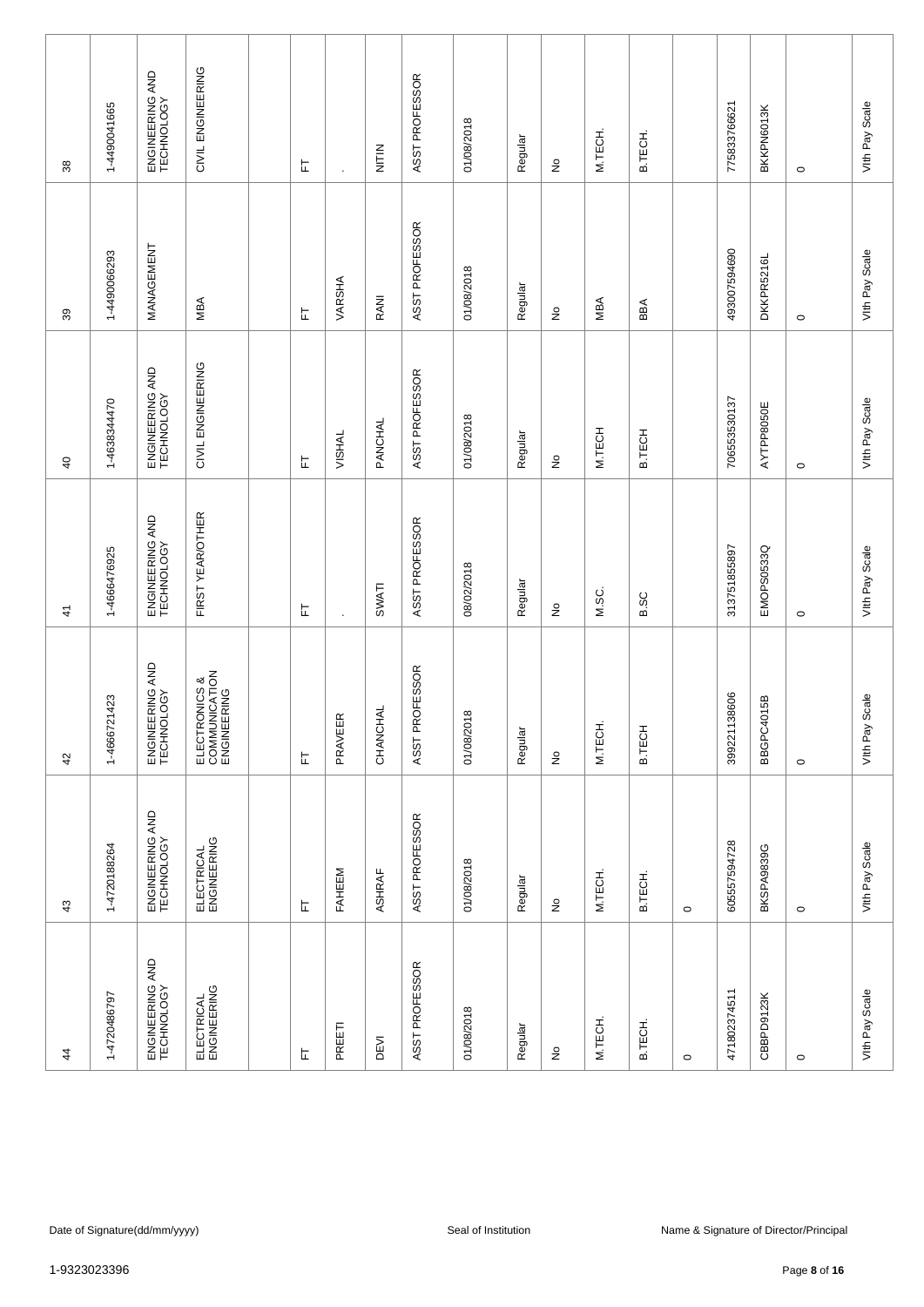| 5                                 | SO                            | $\overline{49}$                     | $\frac{8}{3}$                 | $\ddot{+}$                    | 46                                  | 45                               |
|-----------------------------------|-------------------------------|-------------------------------------|-------------------------------|-------------------------------|-------------------------------------|----------------------------------|
| 1-5048438319                      | 1-4746542218                  | 1-4725524457                        | 1-4725168670                  | 1-4724710754                  | 1-4722386950                        | 1-4721504582                     |
| ENGINEERING AND<br>TECHNOLOGY     | ENGINEERING AND<br>TECHNOLOGY | ENGINEERING AND<br>TECHNOLOGY       | ENGINEERING AND<br>TECHNOLOGY | ENGINEERING AND<br>TECHNOLOGY | ENGINEERING AND<br>TECHNOLOGY       | ENGINEERING AND<br>TECHNOLOGY    |
| COMPUTER SCIENCE &<br>ENGINEERING | ELECTRICAL<br>ENGINEERING     | COMPUTER SCIENCE<br>AND ENGINEERING | CIVIL ENGINEERING             | CIVIL ENGINEERING             | COMPUTER SCIENCE<br>AND ENGINEERING | <b>MECHANICAL</b><br>ENGINEERING |
|                                   |                               |                                     |                               |                               |                                     |                                  |
| 上                                 | 上                             | 岀                                   | 匸                             | 匸                             | 岀                                   | 匠                                |
| NAVEEN                            | MONIKA                        | $\cdot$                             | <b>UMAR</b>                   | SHAFAQAT                      | YUDHVIR                             |                                  |
| <b>KUMARI</b>                     | DHANKHAR                      | <b>AJAY</b>                         | <b>WANI</b>                   | <b>ULISLAM</b>                | <b>KUMAR</b>                        | <b>MANOJ</b>                     |
| ASST PROFESSOR                    | ASST PROFESSOR                | ASST PROFESSOR                      | ASST PROFESSOR                | ASST PROFESSOR                | ASST PROFESSOR                      | ASST PROFESSOR                   |
| 01/12/2018                        | 01/08/2018                    | 01/08/2018                          | 01/08/2018                    | 01/08/2018                    | 01/08/2018                          | 01/08/2018                       |
| Regular                           | Regular                       | Regular                             | Regular                       | Regular                       | Regular                             | Regular                          |
| £                                 | ş                             | ş                                   | ş                             | $\hat{\mathsf{z}}$            | $\stackrel{\mathtt{o}}{z}$          | $\frac{\circ}{\sim}$             |
| M.TECH                            | M.TECH                        | M.TECH.                             | M.TECH.                       | M.TECH.                       | M.TECH.                             | M.TECH.                          |
| <b>B.TECH</b>                     | B.TECH                        | <b>B.TECH</b>                       | B.TECH                        | B.TECH.                       | B.TECH.                             | B.TECH.                          |
|                                   | $\circ$                       | $\circ$                             | $\circ$                       |                               | $\circ$                             | $\circ$                          |
| 909683142374                      | 494621221346                  | 845678988605                        | 415483192489                  | 278617893883                  | 816598973979                        | 759007241104                     |
| FFMPK6636E                        | BPRPD7233K                    | 613F<br>CIGPA26                     | ADGPW4509H                    | ADZPU1471H                    | CNIPK4025Q                          | DMAPM2012K                       |
| $\circ$                           | $\circ$                       | $\circ$                             | $\circ$                       | $\circ$                       | $\circ$                             | $\circ$                          |
| Vith Pay Scale                    | Vith Pay Scale                | Scale<br>Vith Pay                   | Vith Pay Scale                | Vith Pay Scale                | Vith Pay Scale                      | Vith Pay Scale                   |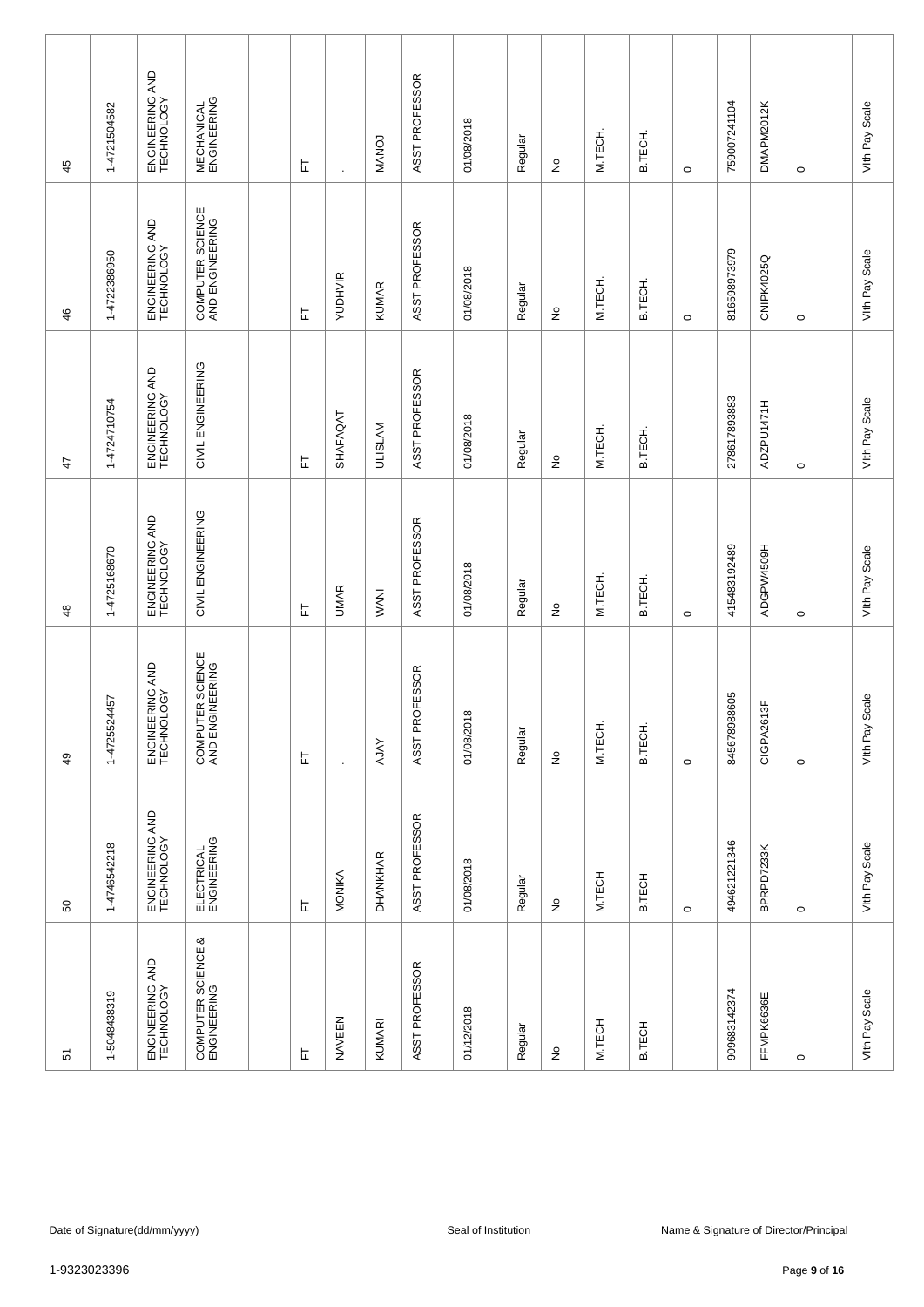| 52           | 1-5048961001                                                                                   | ENGINEERING AND<br>TECHNOLOGY | COMPUTER SCIENCE &<br>ENGINEERING             |               | 匠 |               | <b>POONAM</b> | ASST PROFESSOR | 01/12/2018 | Regular | $\frac{\circ}{\sim}$            | M.TECH | <b>B.TECH</b> |  | 328609369929 | AYPPP0467M | $\circ$ | Vith Pay Scale    |
|--------------|------------------------------------------------------------------------------------------------|-------------------------------|-----------------------------------------------|---------------|---|---------------|---------------|----------------|------------|---------|---------------------------------|--------|---------------|--|--------------|------------|---------|-------------------|
| 53           | 1-5048961482                                                                                   | ENGINEERING AND<br>TECHNOLOGY | ಹ<br>COMPUTER SCIENCE<br>ENGINEERING          |               | 눈 |               | <b>RAHUL</b>  | ASST PROFESSOR | 01/12/2018 | Regular | ş                               | M.TECH | B.TECH        |  | 505744849169 | BDNPR9180F | $\circ$ | Vith Pay Scale    |
| 54           | 1-5049833044                                                                                   | ENGINEERING AND<br>TECHNOLOGY | ELECTRONICS &<br>COMMUNICATION<br>ENGINEERING |               | 匸 | BHUSHAN       | AGGARWAL      | ASST PROFESSOR | 01/12/2018 | Regular | ş                               | M.TECH | B.TECH        |  | 257163526604 | BDDPA3738C | $\circ$ | Vith Pay Scale    |
| 55           | 1-5050025343                                                                                   | ENGINEERING AND<br>TECHNOLOGY | ELECTRONICS &<br>COMMUNICATION<br>ENGINEERING |               | 匸 | NAVEEN        | <b>KUMAR</b>  | ASST PROFESSOR | 01/12/2018 | Regular | $\frac{\mathsf{O}}{\mathsf{D}}$ | M.TECH | <b>B.TECH</b> |  | 612515396955 | CDSPK5360C | $\circ$ | Vith Pay Scale    |
| 56           | 1-5050226060                                                                                   | ENGINEERING AND<br>TECHNOLOGY | ELECTRONICS &<br>COMMUNICATION<br>ENGINEERING |               | 岀 | <b>SHIPRA</b> | SHARMA        | ASST PROFESSOR | 01/12/2018 | Regular | $\stackrel{\mathtt{o}}{z}$      | M.TECH | B.TECH        |  | 431472477016 | BKFPS0668J | $\circ$ | Scale<br>VIth Pay |
| 57           | 1-5050498080                                                                                   | ENGINEERING AND<br>TECHNOLOGY | FIRST YEAR/OTHER                              |               | 上 |               | SHIKSHA       | ASST PROFESSOR | 01/12/2018 | Regular | $\frac{\circ}{\sim}$            | M.SC.  | B.SC.         |  | 522544828156 | JPSPS3768K | $\circ$ | Vith Pay Scale    |
| 58           | 1-5050579189                                                                                   | <b>MCA</b>                    | MASTERS IN<br>COMPUTER<br>APPLICATIONS        |               | 上 | <b>MINI</b>   | <b>YADAV</b>  | ASST PROFESSOR | 01/12/2018 | Regular | $\frac{\circ}{\sim}$            | MCA    | BCA           |  | 480431219496 | AGJPY7195B | $\circ$ | Vith Pay Scale    |
|              |                                                                                                |                               |                                               |               |   |               |               |                |            |         |                                 |        |               |  |              |            |         |                   |
|              | Date of Signature(dd/mm/yyyy)<br>Seal of Institution<br>Name & Signature of Director/Principal |                               |                                               |               |   |               |               |                |            |         |                                 |        |               |  |              |            |         |                   |
| 1-9323023396 |                                                                                                |                               |                                               | Page 10 of 16 |   |               |               |                |            |         |                                 |        |               |  |              |            |         |                   |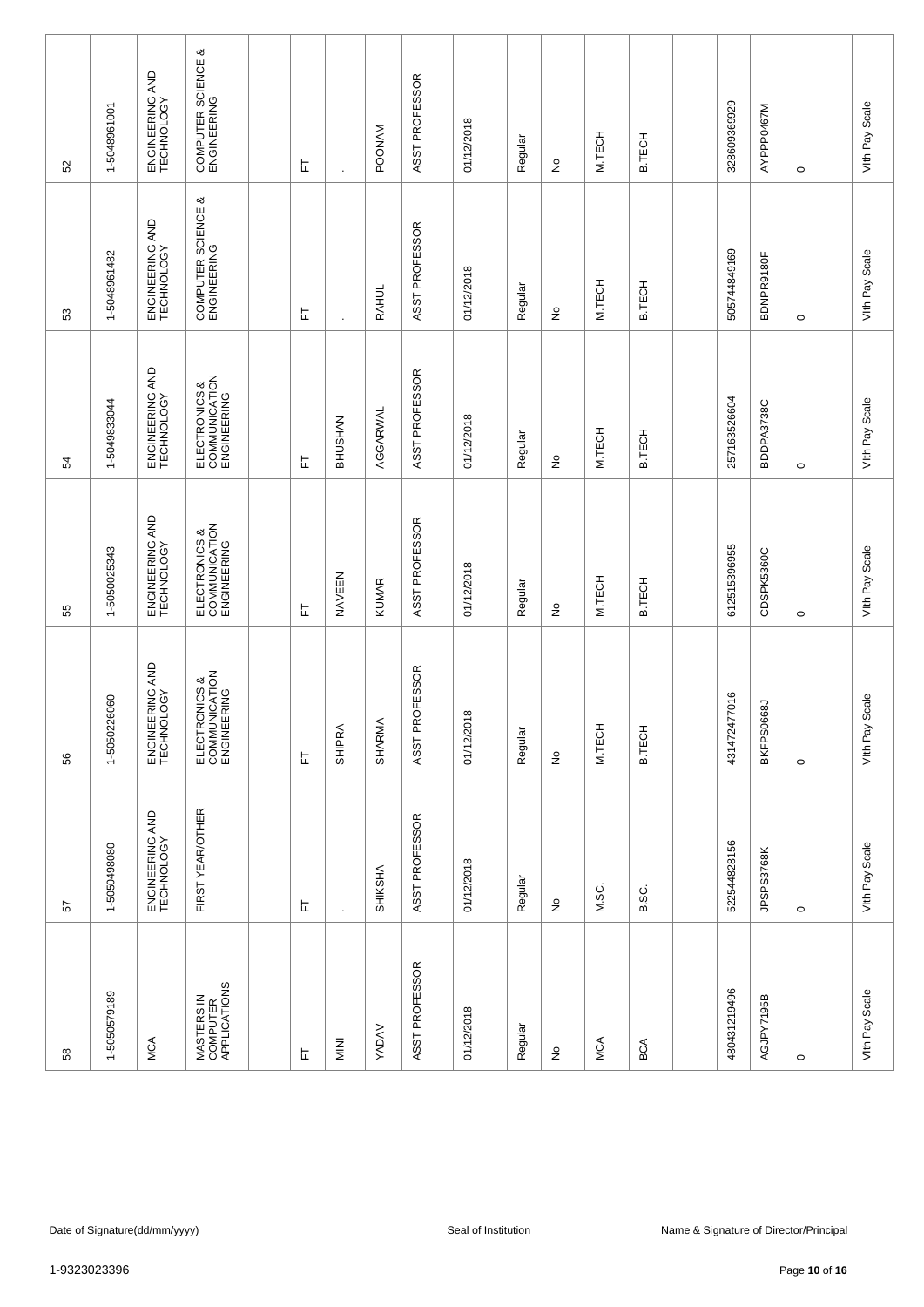| 59           | 1-5050617424 | ENGINEERING AND<br>TECHNOLOGY | MANUFACTURING AND<br>AUTOMATION                  | ᄂ | NAVEEN    | GHANGHAS     | ASST PROFESSOR | 01/01/2019          | Regular | ş                          | M.TECH | <b>B.TECH</b> | 978338452676 | BAVPG6383A | $\circ$                                | Vith Pay Scale     |
|--------------|--------------|-------------------------------|--------------------------------------------------|---|-----------|--------------|----------------|---------------------|---------|----------------------------|--------|---------------|--------------|------------|----------------------------------------|--------------------|
| 60           | 1-5107066675 | ENGINEERING AND<br>TECHNOLOGY | COMPUTER SCIENCE &<br>ENGINEERING                | 는 | EKTA      |              | ASST PROFESSOR | 01/08/2018          | Regular | ş                          | M.TECH | B.TECH        | 743096497306 | ABRPE9140P | $\circ$                                | Vith Pay Scale     |
| 61           | 1-5107219146 | ENGINEERING AND<br>TECHNOLOGY | ELECTRONICS &<br>COMMUNICATION<br>ENGINEERING    | 눈 | $\cdot$   | SANNAM       | ASST PROFESSOR | 01/08/2018          | Regular | $\frac{1}{2}$              | M.TECH | B.TECH        | 340327362180 | EYCPS5716P | $\circ$                                | Vith Pay Scale     |
| 8            | 1-5107366629 | ENGINEERING AND<br>TECHNOLOGY | ELECTRONICS &<br>COMMUNICATION<br>ENGINEERING    | 匸 | $\cdot$   | PRIYA        | ASST PROFESSOR | 01/08/2018          | Regular | $\stackrel{\circ}{\simeq}$ | M.TECH | <b>B.TECH</b> | 394328811070 | CLAPP1872J | $\circ$                                | Vith Pay Scale     |
| 63           | 1-5107870546 | ENGINEERING AND<br>TECHNOLOGY | ELECTRONICS AND<br>COMMUNICATIONS<br>ENGINEERING | 上 | AMARENDRA | <b>KUMAR</b> | ASST PROFESSOR | 01/08/2018          | Regular | ş                          | M.TECH | <b>B.TECH</b> |              | BVHPK2267A | $\circ$                                | Scale<br>Vith Pay! |
| 64           | 1-7523462148 | ENGINEERING AND<br>TECHNOLOGY | <b>MECHANICAL</b><br>ENGINEERING                 | 上 | ABHISHEK  | SINGHROHA    | ASST PROFESSOR | 01/08/2019          | Regular | ş                          |        |               |              | HKVPS6480L |                                        |                    |
| 65           | 1-7523462155 | ENGINEERING AND<br>TECHNOLOGY | MANUFACTURING AND<br>AUTOMATION                  | 上 |           | ASHWANI      | ASST PROFESSOR | 01/08/2019          | Regular | £                          |        |               |              | AWTPA4999F |                                        |                    |
|              |              |                               |                                                  |   |           |              |                |                     |         |                            |        |               |              |            |                                        |                    |
|              |              | Date of Signature(dd/mm/yyyy) |                                                  |   |           |              |                | Seal of Institution |         |                            |        |               |              |            | Name & Signature of Director/Principal |                    |
| 1-9323023396 |              |                               |                                                  |   |           |              |                |                     |         |                            |        |               |              |            | Page 11 of 16                          |                    |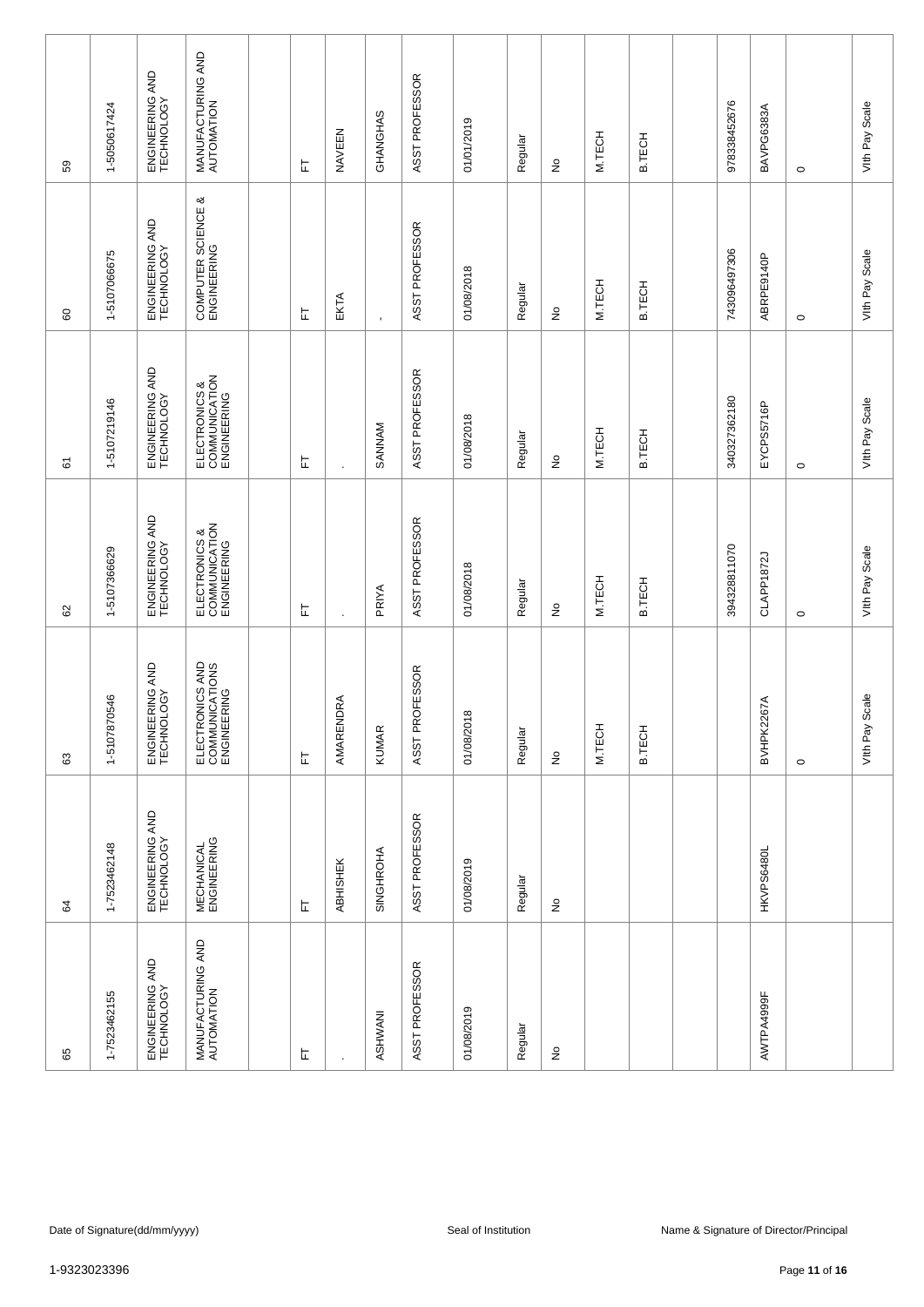| 8                       | 1-7523462281                                                                                   | ENGINEERING AND<br>TECHNOLOGY | <b>MECHANICAL</b><br>ENGINEERING                     |  | 匸 | <b>DEEPAK</b> | <b>KUMAR</b> | ASST PROFESSOR | 01/08/2019 | Regular | $\frac{\circ}{\sim}$       |  |  |  | AZFPJ6897E |               |  |
|-------------------------|------------------------------------------------------------------------------------------------|-------------------------------|------------------------------------------------------|--|---|---------------|--------------|----------------|------------|---------|----------------------------|--|--|--|------------|---------------|--|
| 57                      | 1-7523462287                                                                                   | ENGINEERING AND<br>TECHNOLOGY | ELECTRICAL<br>ENGINEERING                            |  | 匸 | <b>POONAM</b> | RANI         | ASST PROFESSOR | 01/08/2019 | Regular | $\stackrel{\mathtt{o}}{z}$ |  |  |  | BATPR3202H |               |  |
| 89                      | 1-7523462373                                                                                   | ENGINEERING AND<br>TECHNOLOGY | CIVIL ENGINEERING<br>(TRANSPORTATION<br>ENGINEERING) |  | 匠 | $\cdot$       | MINAKSHI     | ASST PROFESSOR | 10/08/2019 | Regular | $\stackrel{\mathtt{o}}{z}$ |  |  |  | CLVPM5651F |               |  |
| 69                      | 1-7523462379                                                                                   | ENGINEERING AND<br>TECHNOLOGY | CIVIL ENGINEERING                                    |  | 上 | $\cdot$       | PARVESH      | ASST PROFESSOR | 10/08/2019 | Regular | $\frac{\circ}{\sim}$       |  |  |  | EFVPP2565H |               |  |
| $\sqrt{2}$              | 1-7523703695                                                                                   | ENGINEERING AND<br>TECHNOLOGY | CIVIL ENGINEERING<br>(TRANSPORTATION<br>ENGINEERING) |  | 岀 | KHAN          | <b>BASIT</b> | ASST PROFESSOR | 10/08/2019 | Regular | $\stackrel{\mathtt{o}}{z}$ |  |  |  | BHAPB8436R |               |  |
| $\overline{\mathbf{r}}$ | 1-7523703921                                                                                   | ENGINEERING AND<br>TECHNOLOGY | MASTERS IN<br>COMPUTER<br>APPLICATIONS               |  | 上 | JYOTI         | SHARMA       | ASST PROFESSOR | 10/08/2019 | Regular | $\frac{\circ}{\sim}$       |  |  |  | JXUPS6793E |               |  |
| $\overline{r}$          | 1-7523703927                                                                                   | <b>MCA</b>                    | MASTERS IN<br>COMPUTER<br>APPLICATIONS               |  | 上 |               | MONIKA       | ASST PROFESSOR | 10/08/2019 | Regular | $\frac{\circ}{\sim}$       |  |  |  | BWUPM9964Q |               |  |
|                         |                                                                                                |                               |                                                      |  |   |               |              |                |            |         |                            |  |  |  |            |               |  |
|                         | Name & Signature of Director/Principal<br>Date of Signature(dd/mm/yyyy)<br>Seal of Institution |                               |                                                      |  |   |               |              |                |            |         |                            |  |  |  |            |               |  |
| 1-9323023396            |                                                                                                |                               |                                                      |  |   |               |              |                |            |         |                            |  |  |  |            | Page 12 of 16 |  |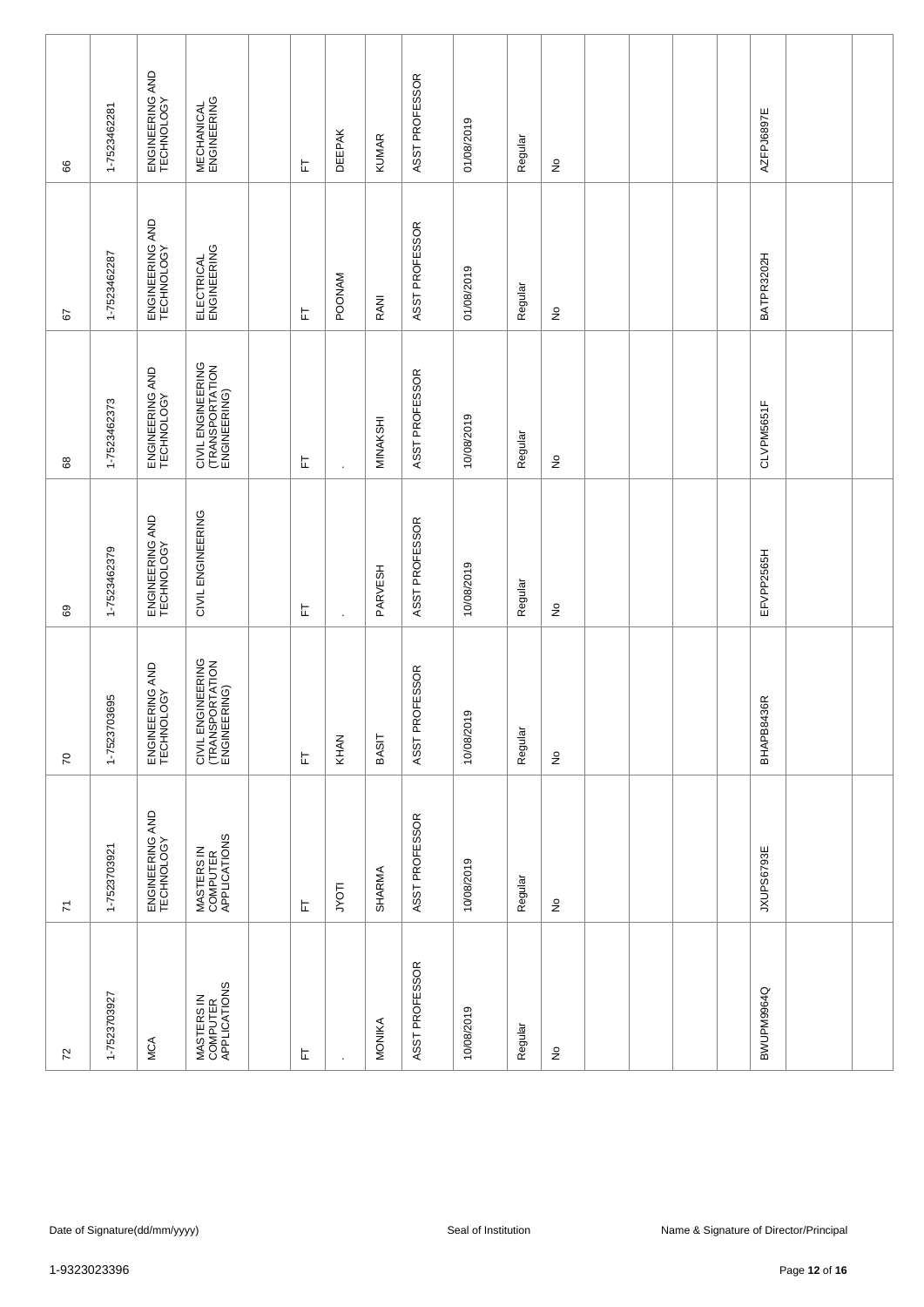| $\mathcal{L}$   | 1-7523704203                                                                                                                    | ENGINEERING AND<br>TECHNOLOGY | COMPUTER SCEINCE &<br>ENGINEERING      |  | 匸 | $\overline{\phantom{a}}$ | SANDEEP        | ASST PROFESSOR | 10/08/2019 | Regular | $\frac{\circ}{\mathsf{Z}}$          |  |  |  | KLZPS2329C |  |
|-----------------|---------------------------------------------------------------------------------------------------------------------------------|-------------------------------|----------------------------------------|--|---|--------------------------|----------------|----------------|------------|---------|-------------------------------------|--|--|--|------------|--|
| 74              | 1-7523704209                                                                                                                    | ENGINEERING AND<br>TECHNOLOGY | FIRST YEAR/OTHER                       |  | 匸 | <b>ILOAT</b>             | BHARDWAJ       | ASST PROFESSOR | 01/03/2019 | Regular | $\stackrel{\mathtt{o}}{\mathsf{z}}$ |  |  |  | BUKPB4357C |  |
| 75              | 1-7523704225                                                                                                                    | MANAGEMENT                    | MBA                                    |  | 匸 | SACHIN                   | GUPTA          | ASST PROFESSOR | 10/08/2019 | Regular | $\stackrel{\mathtt{o}}{\mathsf{z}}$ |  |  |  | ALFPG8657H |  |
| 76              | 1-7523704263                                                                                                                    | MANAGEMENT                    | MBA                                    |  | 匸 | $\cdot$                  | <b>MANDEEP</b> | ASST PROFESSOR | 10/08/2019 | Regular | $\stackrel{\circ}{\succeq}$         |  |  |  | CTDPM4879H |  |
| 77              | 1-7523704269                                                                                                                    | MANAGEMENT                    | MBA                                    |  | 匸 | <b>DEEPAK</b>            | KHATRI         | ASST PROFESSOR | 10/08/2019 | Regular | $\stackrel{\mathtt{o}}{z}$          |  |  |  | CCBPK4670H |  |
| 78              | 1-7523704285                                                                                                                    | MCA                           | MASTERS IN<br>COMPUTER<br>APPLICATIONS |  | 匸 | $\ddot{\phantom{a}}$     | PARMANAND      | ASST PROFESSOR | 01/03/2019 | Regular | $\frac{\circ}{\sim}$                |  |  |  | DQPPP0230K |  |
| $\overline{7}9$ | 1-7634957325                                                                                                                    | ENGINEERING AND<br>TECHNOLOGY | ELECTRICAL<br>ENGINEERING              |  | 匸 | <b>NISAR</b>             | CHAHAR         | ASST PROFESSOR | 10/08/2019 | Regular | $\frac{\circ}{\sim}$                |  |  |  | BDEPC5396M |  |
|                 |                                                                                                                                 |                               |                                        |  |   |                          |                |                |            |         |                                     |  |  |  |            |  |
|                 | Date of Signature(dd/mm/yyyy)<br>Seal of Institution<br>Name & Signature of Director/Principal<br>1-9323023396<br>Page 13 of 16 |                               |                                        |  |   |                          |                |                |            |         |                                     |  |  |  |            |  |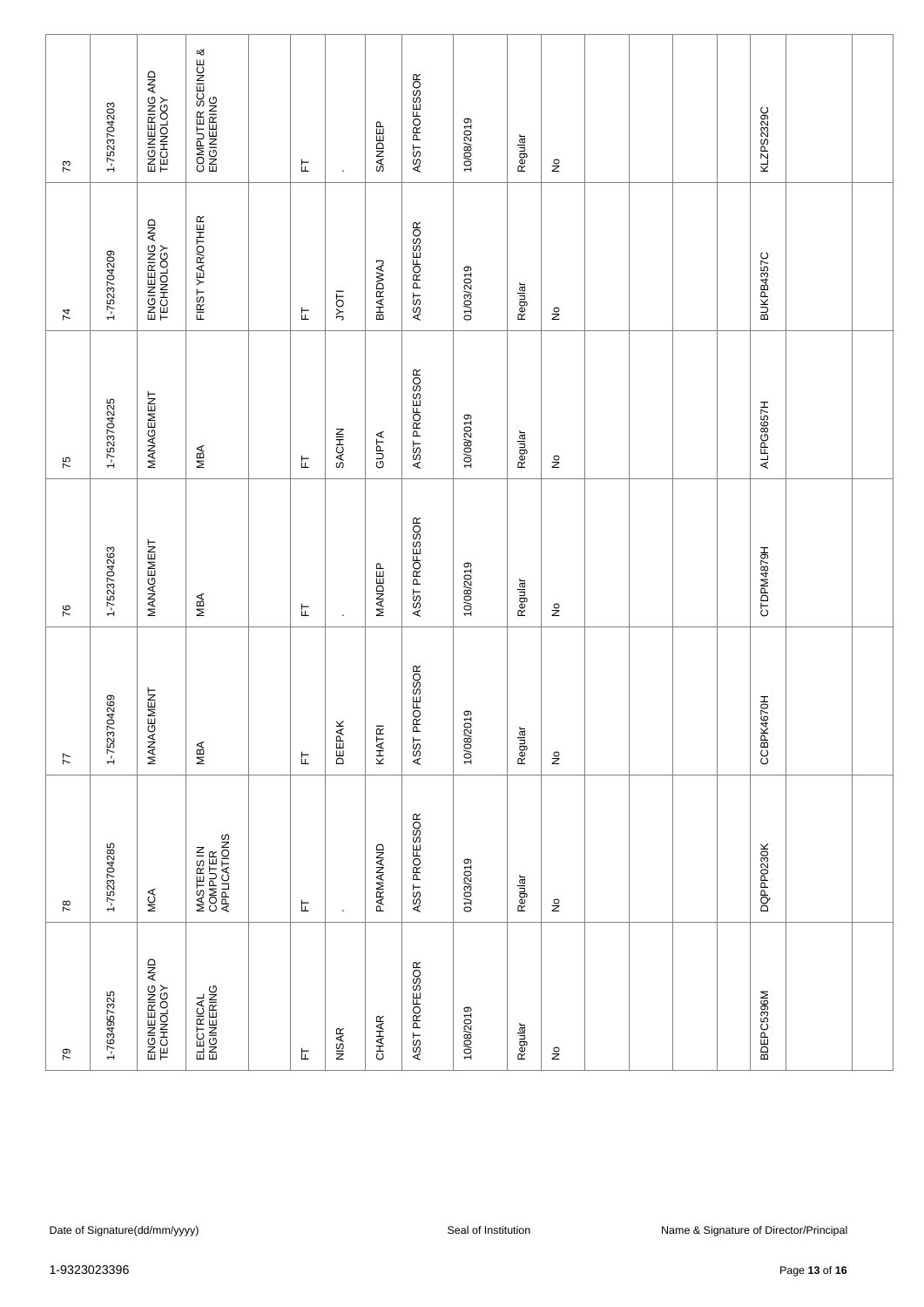| $\rm 80$                  | 1-7637196012                                                                                   | MANAGEMENT                    | MBA                              |  | 匸 | ARYAN         | GHANGHAS       | ASST PROFESSOR | 10/08/2016 | Regular | $\hat{z}$                           |  |  |  | BKMPG9521R        |  |
|---------------------------|------------------------------------------------------------------------------------------------|-------------------------------|----------------------------------|--|---|---------------|----------------|----------------|------------|---------|-------------------------------------|--|--|--|-------------------|--|
| $\overline{\mathbf{6}}$   | 1-9321077208                                                                                   | ENGINEERING AND<br>TECHNOLOGY | <b>MECHANICAL</b><br>ENGINEERING |  |   | NIKHIL        | <b>DAHIYA</b>  | ASST PROFESSOR | 14/09/2020 | Regular | $\stackrel{\mathtt{o}}{\mathsf{z}}$ |  |  |  | <b>BURPD8508A</b> |  |
| $\rm 82$                  | 1-9321077434                                                                                   | ENGINEERING AND<br>TECHNOLOGY | <b>MECHANICAL</b><br>ENGINEERING |  |   | VISHAL        | <b>GUPTA</b>   | ASST PROFESSOR | 13/07/2020 | Regular | $\stackrel{\mathtt{o}}{z}$          |  |  |  | AMTPG2073N        |  |
| $\boldsymbol{\mathbb{S}}$ | 1-9522937815                                                                                   | ENGINEERING AND<br>TECHNOLOGY | CIVIL ENGINEERING                |  |   | SHUBHENDER    | $\blacksquare$ | ASST PROFESSOR | 01/12/2020 | Regular | $\hat{z}$                           |  |  |  | JFGPS9575L        |  |
| 84                        | 1-9522937912                                                                                   | ENGINEERING AND<br>TECHNOLOGY | FIRST YEAR/OTHER                 |  |   | <b>SUNITA</b> | PHOGAT         | ASST PROFESSOR | 01/12/2020 | Regular | $\stackrel{\mathtt{o}}{z}$          |  |  |  | BXHPP9977L        |  |
| 85                        | 1-9528441168                                                                                   | ENGINEERING AND<br>TECHNOLOGY | ELECTRICAL<br>ENGINEERING        |  |   | RAJA          | RAVI           | ASST PROFESSOR | 01/12/2020 | Regular | $\hat{z}$                           |  |  |  | EBWPS7731B        |  |
| 86                        | 1-9528852778                                                                                   | MANAGEMENT                    | MBA                              |  |   | SOMBIR        |                | ASST PROFESSOR | 01/12/2020 | Regular | $\frac{\circ}{\sim}$                |  |  |  | CVKPS9442R        |  |
|                           |                                                                                                |                               |                                  |  |   |               |                |                |            |         |                                     |  |  |  |                   |  |
|                           | Date of Signature(dd/mm/yyyy)<br>Name & Signature of Director/Principal<br>Seal of Institution |                               |                                  |  |   |               |                |                |            |         |                                     |  |  |  |                   |  |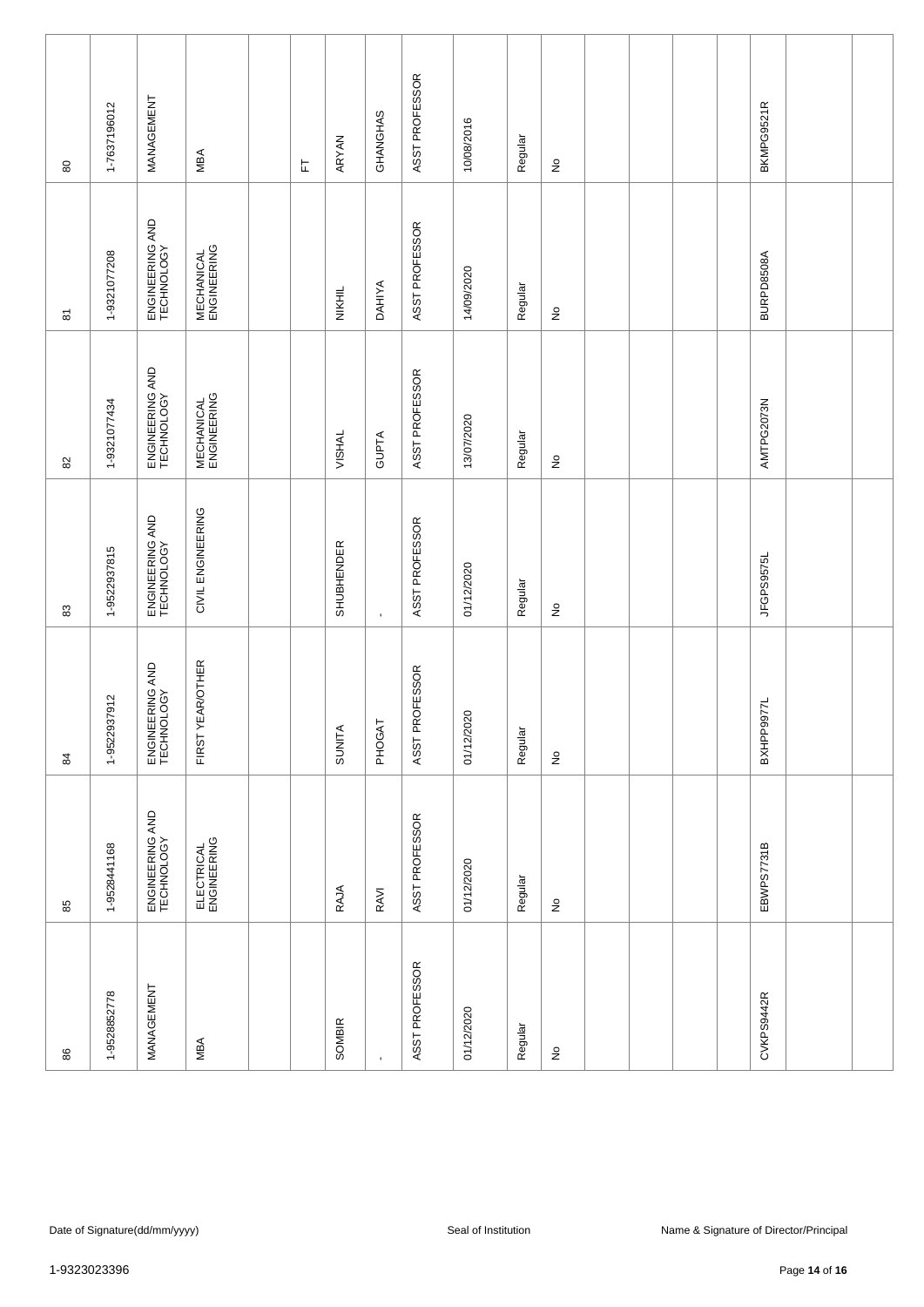| 29                      | 1-9544481762                                         | ENGINEERING AND<br>TECHNOLOGY | ELECTRICAL<br>ENGINEERING                    |             |   | VIKAS                                                   |                | ASST PROFESSOR | 01/12/2020                 | Regular | $\frac{\circ}{\sim}$            |        |         |              |              | AHXPV6361M |         |                   |
|-------------------------|------------------------------------------------------|-------------------------------|----------------------------------------------|-------------|---|---------------------------------------------------------|----------------|----------------|----------------------------|---------|---------------------------------|--------|---------|--------------|--------------|------------|---------|-------------------|
| $_{88}$                 | 1-9544481816                                         | ENGINEERING AND<br>TECHNOLOGY | ELECTRICAL<br>ENGINEERING                    |             |   | BHAWNA                                                  | <b>YADAV</b>   | ASST PROFESSOR | 01/12/2020                 | Regular | $\stackrel{\mathtt{o}}{z}$      |        |         |              |              | ALJPY1553A |         |                   |
| 89                      | 1-9544481869                                         | ENGINEERING AND<br>TECHNOLOGY | CIVIL ENGINEERING                            |             |   | <b>YOGESH</b>                                           | <b>SAINI</b>   | ASST PROFESSOR | 01/12/2020                 | Regular | $\stackrel{\mathtt{o}}{z}$      |        |         |              |              | FUUPS7977H |         |                   |
| 8                       | 1-9601785869                                         | ENGINEERING AND<br>TECHNOLOGY | ELECTRONICS &<br>COMMUNCATION<br>ENGINEERING |             |   | MONIKA                                                  | $\blacksquare$ | ASST PROFESSOR | 01/12/2019                 | Regular | ş                               |        |         |              |              | FNZPM8106E |         |                   |
| $\overline{\mathbf{5}}$ | 1-1571741709                                         | ENGINEERING AND<br>TECHNOLOGY | ELECTRONICS &<br>COMMUNICATION ENGG          | $\mathbb S$ | 岀 |                                                         | ANKIT          | ASST PROFESSOR | 01/08/2012                 | Regular | $\stackrel{\mathtt{o}}{z}$      | M.TECH | Е.<br>В | $\mathsf{S}$ | 366207577962 | BBRPK4933R | $\circ$ | Scale<br>Vith Pay |
| $\Omega$                | 1-1604832531                                         | MCA                           | MASTERS IN<br>COMPUTER<br>APPLICATIONS       | ဥ           | 匸 | <b>POOJA</b>                                            | SHARMA         | ASST PROFESSOR | 04/02/2013                 | Regular | $\frac{\mathsf{O}}{\mathsf{D}}$ | MCA    | B.SC.   |              | 962573067790 | EKGPS3870A | 264000  | Vth Pay scale     |
|                         |                                                      |                               | Data not entered by Institution              |             |   |                                                         |                |                | <b>ODL FACULTY DETAILS</b> |         |                                 |        |         |              |              |            |         |                   |
|                         |                                                      |                               | Data not entered by Institution              |             |   |                                                         |                |                | OL FACULTY DETAILS         |         |                                 |        |         |              |              |            |         |                   |
|                         |                                                      |                               |                                              |             |   |                                                         |                |                |                            |         |                                 |        |         |              |              |            |         |                   |
|                         |                                                      |                               |                                              |             |   |                                                         |                |                |                            |         |                                 |        |         |              |              |            |         |                   |
|                         |                                                      |                               |                                              |             |   |                                                         |                |                |                            |         |                                 |        |         |              |              |            |         |                   |
|                         | Seal of Institution<br>Date of Signature(dd/mm/yyyy) |                               |                                              |             |   |                                                         |                |                |                            |         |                                 |        |         |              |              |            |         |                   |
| 1-9323023396            |                                                      |                               |                                              |             |   | Name & Signature of Director/Principal<br>Page 15 of 16 |                |                |                            |         |                                 |        |         |              |              |            |         |                   |